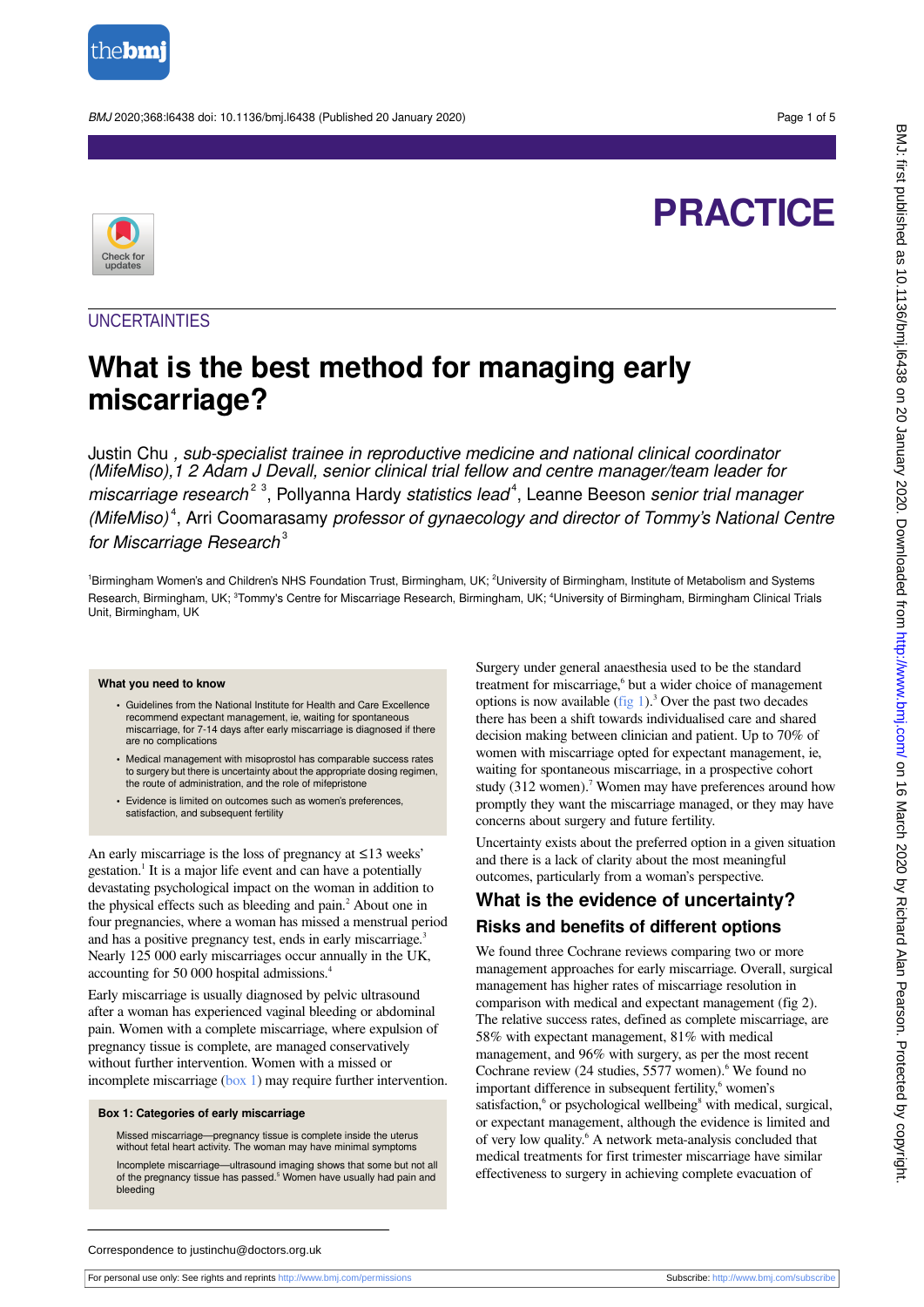the uterus and severity of side effects (nausea, vomiting, and diarrhoea)<sup>.9</sup>

Systematic reviews and randomised controlled trials have focused on complete emptying of the uterus and the lack of need for unplanned surgery as definitions of success. Many women want timely resolution of miscarriage.<sup>10</sup> The definition and time interval used to assess complete emptying of the uterus varies across studies. Importantly, the longer the time interval used, the higher the chance of success of expectant and medical management. Considerable variation exists in the reporting of primary and secondary outcomes in miscarriage studies along with the measures used to assess them.<sup>11</sup>

Moderate to high quality evidence shows that expectant management has a higher risk of incomplete miscarriage at 2 weeks and 6-8 weeks, with a higher need for unplanned surgical evacuation, more bleeding, and higher blood transfusion rates compared with surgery, as per a Cochrane review (seven randomised controlled trials, 1521 women).<sup>12</sup> The costs are lower for expectant management. A subsequent randomised controlled trial (360 participants), however, reported no statistically significant difference in complete uterine evacuation at 6 weeks. $<sup>1</sup>$ </sup>

### **Expectant management**

There is uncertainty regarding the length of time that women should try expectant management. Guidance from the National Institute for Health and Care Excellence (NICE) recommends expectant management for 7-14 days once miscarriage is confirmed on ultrasound.<sup>1</sup> An exception is women with excessive bleeding in whom emergency surgery may be needed. Guidance from the American College of Obstetricians and Gynaecologists (ACOG) suggests up to 8 weeks of expectant management to achieve approximately an 80% success rate.<sup>14</sup> If expectant management is unsuccessful, the woman is offered medical or surgical management.<sup>1</sup>

### **Medical management**

The Cochrane review found no evidence of a difference in the effectiveness of different misoprostol regimens in the completion of miscarriage.<sup>6</sup> There is uncertainty around the optimal route of administration (vaginal or oral), and the additional value of mifepristone.<sup>15</sup> The PreFaiR trial (300 participants) found a higher likelihood of expulsion of the gestational sac when mifepristone (200 mg orally) was used before misoprostol administration (800 µg vaginally) compared with misoprostol alone.<sup>16</sup> NICE and ACOG guidance currently recommend an 800 µg dose of misoprostol given vaginally for missed miscarriage with a repeat dose of 600 or 800 µg for incomplete miscarriage.<sup>114</sup> Following publication of the PreFaiR trial, ACOG also advises the administration of 200 mg oral mifepristone, if available, 24 hours before misoprostol.<sup>14</sup>

### **Surgical management**

Surgical uterine evacuation methods include suction curettage performed under general anaesthetic or a manual vacuum aspiration performed under local anaesthetic in an outpatient setting. Trials have compared costs, safety, and effectiveness of both surgical approaches but data to draw firm conclusions is lacking, $17-19$  and either approach appears to be equally effective in achieving complete uterine evacuation. Complications and need for further surgery are rare, although these can be serious (bleeding, infection, and uterine perforation).<sup>17</sup>

### **Is ongoing research likely to provide relevant evidence?**

We searched the World Health Organisation International Clinical Trials Registry Platform and the clinicaltrials.gov website using the term "miscarriage management" and identified five ongoing trials.<sup>20-24</sup> Three of these trials investigate different regimens and routes of administration used in medical management. We are leading one of these trials (the MIFEMISO trial with a target of 710 participants; ISRCTN: 17405024) in the UK. One trial investigates the time to next pregnancy after medical versus surgical management. The last trial compares the use of topical lignocaine with placebo gel in manual vacuum aspiration.

We expect these trials will add to the evidence base to help women and clinicians choose the most suitable management option.

### **What should we do in the light of the uncertainty?**

For women with abdominal pain or vaginal bleeding in early pregnancy, NICE guidance recommends prompt referral to the local early pregnancy clinic for ultrasound assessment of the pregnancy.

The choice of treatment depends on individual preferences as well as the clinical situation. Emergency surgery with suction curettage remains the treatment of choice in women who have excessive bleeding or who are haemodynamically unstable. Expectant management is advised for 7-14 days as per NICE guidance, except if the woman is bleeding or is at an increased risk of haemorrhage, has previously had a traumatic experience in early pregnancy, or if there is evidence of infection.<sup>1</sup>

Recognise that this can be a difficult time for the woman and be sensitive to her needs and preferences. Provide accurate and consistent information regarding what each management option entails and the duration of each option to resolve the early miscarriage.

Most women will have a preference as to how they would like their miscarriage to be managed.<sup>1</sup> For some women, the process of experiencing pain and bleeding is important in acknowledging their miscarriage and beginning the grieving process. Some women may have fears of medical or surgical intervention and therefore may wish to pursue expectant management. Others will wish to have an expedited process but want to avoid surgery, and therefore medical management could be the right option. Conversely, some women will want to manage their miscarriage as quickly as possible and would prefer surgery.<sup>3</sup> The patient should be fully informed about the risks of surgery and general anaesthesia.

Respect a woman's decision and explain the selected management processes clearly, offering support where required. You may wish to signpost the woman and her family to charities such as the Miscarriage Association (box 'Information resources for patients'). Women undergoing early miscarriage may require an extended period to consider their choice of management, and may benefit from written information. If the woman expresses concern about future pregnancy, explain that miscarriage management rarely affects a woman's chances of further conception. Some women wish to know how soon they can start trying for another pregnancy after miscarriage management. Let her know that she can start trying to conceive once she has been discharged from the early pregnancy clinic.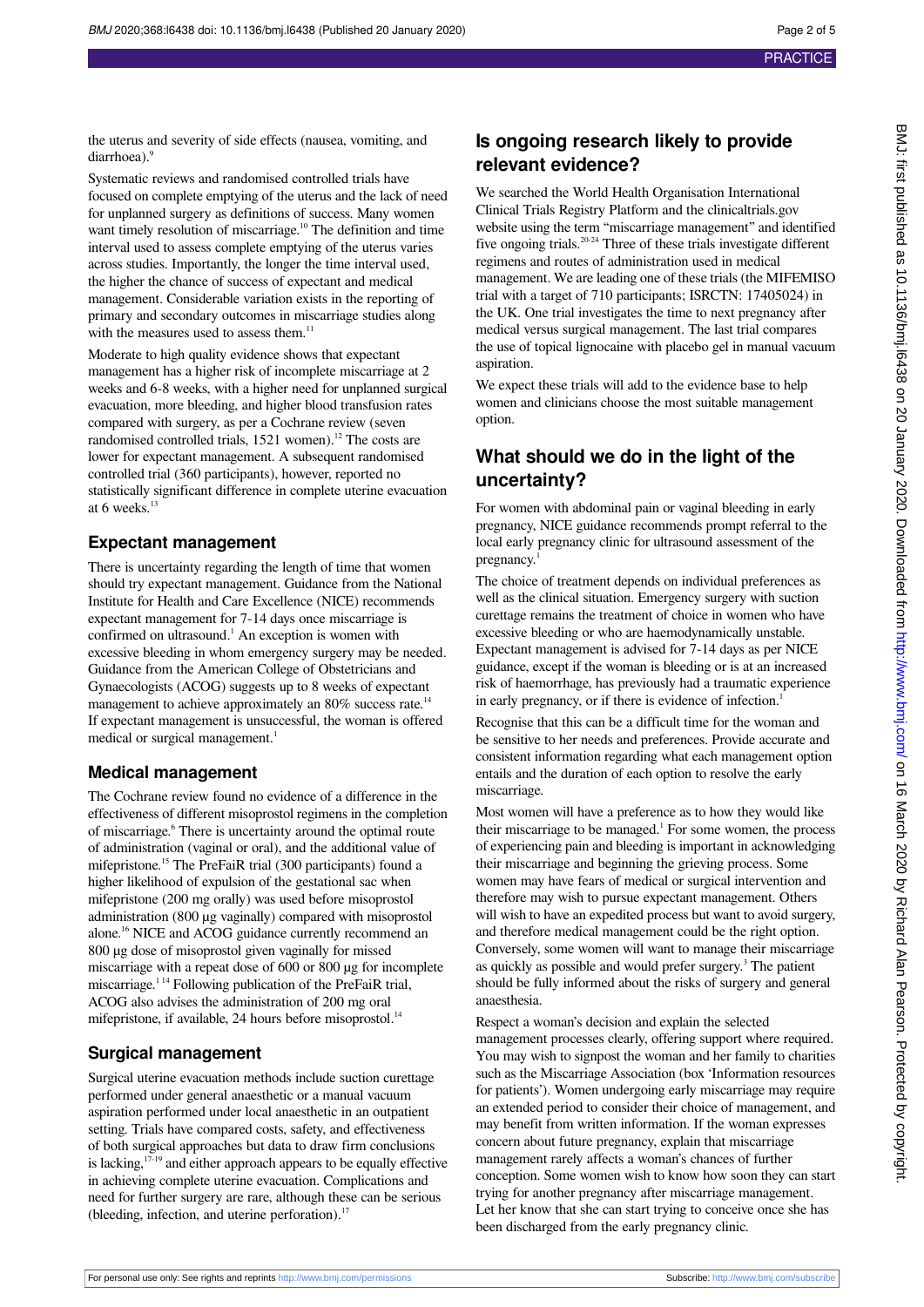#### **Search strategy and study selection**

We searched the Cochrane library for systematic reviews on management of "early miscarriage" and "early pregnancy loss." If no Cochrane review was available we searched PubMed for other systematic reviews and individual randomised controlled trials of commonly used treatments. We preferentially selected studies that were published most recently.

#### **How patients were involved in the creation of this article**

At a large teaching hospital outpatient clinic, we asked 10 women who have had recurrent miscarriages what they felt were the biggest uncertainties surrounding how they had their miscarriages managed. Their answers revealed that patient choice regarding the management option selected for their miscarriages was what mattered most to these patients. As such, we ensured that patient choice was a central theme for this article.

#### **Recommendations for future research**

Large, robustly conducted randomised controlled trials should compare different forms of the same management options. For example, comparing different durations for expectant management and different medical regimens for the medical management of miscarriage.

- **•** Population: Women with early miscarriage (≤13 weeks' gestation)
- **•** Intervention: Expectant, medical or surgical management of miscarriage
- **•** Comparator: Other forms of medical or surgical management of miscarriage (such as mifepristone and misoprostol versus misoprostol alone in the medical management of miscarriage or manual vacuum aspiration versus surgical aspiration under general anaesthesia)
- **•** Outcome: Standardised outcome measures such as complete evacuation of the uterus at seven days post-randomisation or requirement for unplanned surgery

In addition, there is a need for standardised patient centred clinical outcomes through the development of a core outcome set.

#### **Education into practice**

- **•** Based on reading this article, how would you discuss the management options for early miscarriage with women in your care?
- **•** What options are available for miscarriage management at your local early pregnancy clinic? And what are the processes that are involved in each management option?

#### **What patients need to know**

- **•** Miscarriages affect roughly one in every four pregnancies
- **•** Most women will have a healthy pregnancy after a miscarriage
- **•** Your doctor will be able to discuss your management options with you, including the risks and benefits of each option
- **•** Broadly, you have three options if you have been diagnosed with a miscarriage:

**1.**Expectant management—waiting for spontaneous miscarriage

- **2.**Medical management—using tablets to expedite the miscarriage
- **3.**Surgical management—undergoing a short surgical procedure, which can be done under local or general anaesthetic
- **•** Current guidelines recommend expectant management for anywhere between 1 and 8 weeks after early miscarriage is diagnosed if there are no associated complications
- **•** Surgery leads to more prompt resolution of miscarriage compared with other approaches, but it can have rare and sometimes serious risks. Expectant and medical management have comparable rates of complete miscarriage though these may take longer, and may sometimes require surgery later
- **•** Discuss your preferences with your doctor to decide on the most suitable option

#### **Information resources for patients**

NHS: https://www.nhs.uk/conditions/miscarriage

Overview, symptoms, causes, diagnosis, what happens, aftercare, and prevention information

NICE: https://www.nice.org.uk/guidance/cg154/ifp/chapter/About-this*information* 

Information regarding miscarriage and its management

Miscarriage Association: https://www.miscarriageassociation.org.uk/ Support and information for anyone affected by the loss of a baby in pregnancy

**Competing interests** We have read and understood The BMJ policy on declaration of interests and declare the following interests: AC is chief investigator for the MIFEMISO trial, JJC is the National Clinical Coordinator for the MIFEMISO trial and declares receiving honorarium to attend conferences from Gedeon Rechter and Pharmasure, which produce infertility treatments. AD is a member of the MIFEMISO Trial Management Group, LB is the MIFEMISO trial coordinator, and PAH is the senior statistician for the MIFEMISO trial.

**Contributorship statement and guarantor** JJC, AD, PAH, LB, and AC developed the outline of the manuscript and outline of the uncertainties. JJC drafted the first and revised versions of the manuscript. All authors contributed to writing and critically reviewing the manuscript. JJC is guarantor.

**Funding** The authors had no support from any organisations for the submitted work. The MifeMiso trial is funded by the National Institute for Health Research Health Technology Assessment (NIHR HTA) programme (Ref: 15/160/02). AC is an NIHR Senior Investigator. The views expressed are those of the author(s) and not necessarily those of the NHS, the NIHR, or the Department of Health and Social Care.

Provenance and peer review: commissioned; externally peer reviewed.

- 1 National Institute for Health and Care Excellence. Ectopic pregnancy and miscarriage: diagnosis and initial management. NG126. 2019. https://www.nice.org.uk/guidance/ng126 2 Radford EJ, Hughes M. Women's experiences of early miscarriage: implications for nursing
- care. J Clin Nurs 2015;24:1457-65. 10.1111/jocn.12781 25662397 3 Jurkovic D, Overton C, Bender-Atik R. Diagnosis and management of first trimester miscarriage. BMJ 2013;346:f3676. 10.1136/bmj.f3676 23783355
- 4 Health and Social Care Information Centre. Hospital episode statistics. NHS maternity
- statistics 2017-18. https://files.digital.nhs.uk/C3/47466E/hosp-epis-stat-mat-summaryreport%202017-18.pdf
- 5 Doubilet PM, Benson CB, Bourne T, etal. Society of Radiologists in Ultrasound Multispecialty Panel on Early First Trimester Diagnosis of Miscarriage and Exclusion of a Viable Intrauterine Pregnancy. Diagnostic criteria for nonviable pregnancy early in the first trimester. N Engl J Med 2013;369:1443-51. 10.1056/NEJMra1302417 24106937
- 6 Kim C, Barnard S, Neilson JP, Hickey M, Vazquez JC, Dou L. Medical treatments for incomplete miscarriage. Cochrane Database Syst Rev 2017;1:CD007223.28138973 7 Luise C, Jermy K, Collons WP, Bourne TH, Collins WP, Bourne TH. Expectant
- management of incomplete, spontaneous first-trimester miscarriage: outcome according to initial ultrasound criteria and value of follow-up visits. Ultrasound Obstet Gynecol 2002;19:580-2. 10.1046/j.1469-0705.2002.00662.x 12099260
- 8 Kong GW, Lok IH, Yiu AK, Hui AS, Lai BP, Chung TK. Clinical and psychological impact after surgical, medical or expectant management of first-trimester miscarriage--a randomised controlled trial. Aust N Z J Obstet Gynaecol 2013;53:170-7. 10.1111/ajo.12064 23488984
- 9 H Al Wattar B, Murugesu N, Tobias A, Zamora J, Khan KS. Management of first-trimester miscarriage: a systematic review and network meta-analysis. Hum Reprod Update 2019;25:362-74. 10.1093/humupd/dmz002 30753490

10 Evans L, Lloyd D, Considine R, Hancock L. Contrasting views of staff and patients regarding psychosocial care for Australian women who miscarry: a hospital based study. Aust N Z J Obstet Gynaecol 2002;42:155-60. 10.1111/j.0004-8666.2002.00155.x 12069141

- 11 Smith PP, Dhillon-Smith RK, O'Toole E, Cooper N, Coomarasamy A, Clark TJ. Outco in prevention and management of miscarriage trials: a systematic review. BJOG 2019;126:176-89. 10.1111/1471-0528.15528 30461160
- 12 Nanda K, Lopez LM, Grimes DA, Peloggia A, Nanda G. Expectant care versus surgical treatment for miscarriage. Cochrane Database Syst Rev 2012;3:CD003518. 10.1002/14651858.CD003518.pub3 22419288
- 13 Nadarajah R, Quek YS, Kuppannan K, Woon SY, Jeganathan R. A randomised controlled trial of expectant management versus surgical evacuation of early pregnancy loss. Eur J<br>Obstet Gynecol Reprod Biol 2014;178:35-41. 10.1016/j.ejogrb.2014.02.021 24813099
- 14 ACOG Practice Bulletin No. 200 Summary: Early Pregnancy Loss. (2018). Obstet Gynecol 2018;132:1311-310.1097/AOG.0000000000002900.
- 15 Neilson JP, Hickey M, Vazquez J. Medical treatment for early fetal death (less than 24 weeks). Cochrane Database Syst Rev 2006;3:CD002253. 10.1002/14651858.CD002253.pub3 16855990
- 16 Schreiber CA, Creinin MD, Atrio J, Sonalkar S, Ratcliffe SJ, Barnhart KT. Mifepristone pretreatment for the medical management of early pregnancy loss. N Engl J Med 2018;378:2161-70. 10.1056/NEJMoa1715726 29874535
- 17 Tunçalp O, Gülmezoglu AM, Souza JP. Surgical procedures for evacuating incomplete miscarriage. Cochrane Database Syst Rev 2010;9:CD001993.20824830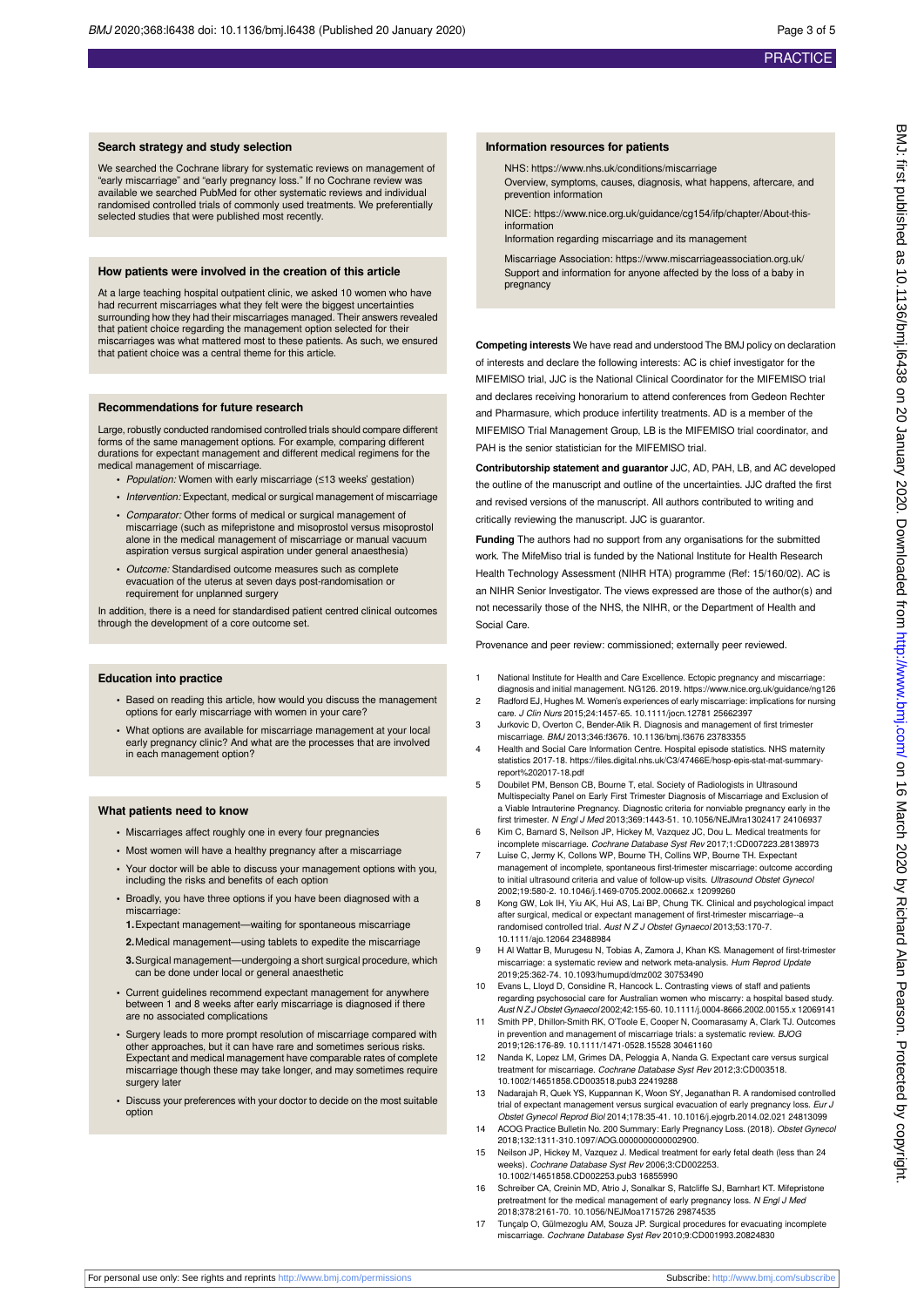- 18 Tasnim N, Mahmud G, Fatima S, Sultana M. Manual vacuum aspiration: a safe and cost-effective substitute of electric vacuum aspiration for the surgical management of early pregnancy loss. J Pak Med Assoc 2011;61:149-53.21375164
- 19 Rausch M, Lorch S, Chung K, Frederick M, Zhang J, Barnhart K. A cost-effectiveness analysis of surgical versus medical management of early pregnancy loss. *Fertil Steri.*<br>2012;97:355-60. 10.1016/j.fertnstert.2011.11.044 22192348
- 20 World Health Organization International Trials Registry Platform search portal. [http://apps.](http://apps.who.int/trialsearch/Trial2.aspx?TrialID=NCT03628625) [who.int/trialsearch/Trial2.aspx?TrialID=NCT03628625](http://apps.who.int/trialsearch/Trial2.aspx?TrialID=NCT03628625) 21 World Health Organization International Trials Registry Platform search portal. [http://apps.](http://apps.who.int/trialsearch/Trial2.aspx?TrialID=ISRCTN17405024)
- [who.int/trialsearch/Trial2.aspx?TrialID=ISRCTN17405024](http://apps.who.int/trialsearch/Trial2.aspx?TrialID=ISRCTN17405024)
- 22 World Health Organization International Trials Registry Platform search portal. [http://apps.](http://apps.who.int/trialsearch/Trial2.aspx?TrialID=NCT02957305) [who.int/trialsearch/Trial2.aspx?TrialID=NCT02957305](http://apps.who.int/trialsearch/Trial2.aspx?TrialID=NCT02957305)
- 23 World Health Organization International Trials Registry Platform search portal. [http://apps.](http://apps.who.int/trialsearch/Trial2.aspx?TrialID=PACTR201803003216942) [who.int/trialsearch/Trial2.aspx?TrialID=PACTR201803003216942](http://apps.who.int/trialsearch/Trial2.aspx?TrialID=PACTR201803003216942)
- 24 World Health Organization International Trials Registry Platform search portal. [http://apps.](http://apps.who.int/trialsearch/Trial2.aspx?TrialID=SLCTR/2017/014) [who.int/trialsearch/Trial2.aspx?TrialID=SLCTR/2017/014](http://apps.who.int/trialsearch/Trial2.aspx?TrialID=SLCTR/2017/014)

Published by the BMJ Publishing Group Limited. For permission to use (where not already granted under a licence) please go to [http://group.bmj.com/group/rights-licensing/](http://group.bmj.com/group/rights-licensing/permissions) [permissions](http://group.bmj.com/group/rights-licensing/permissions)